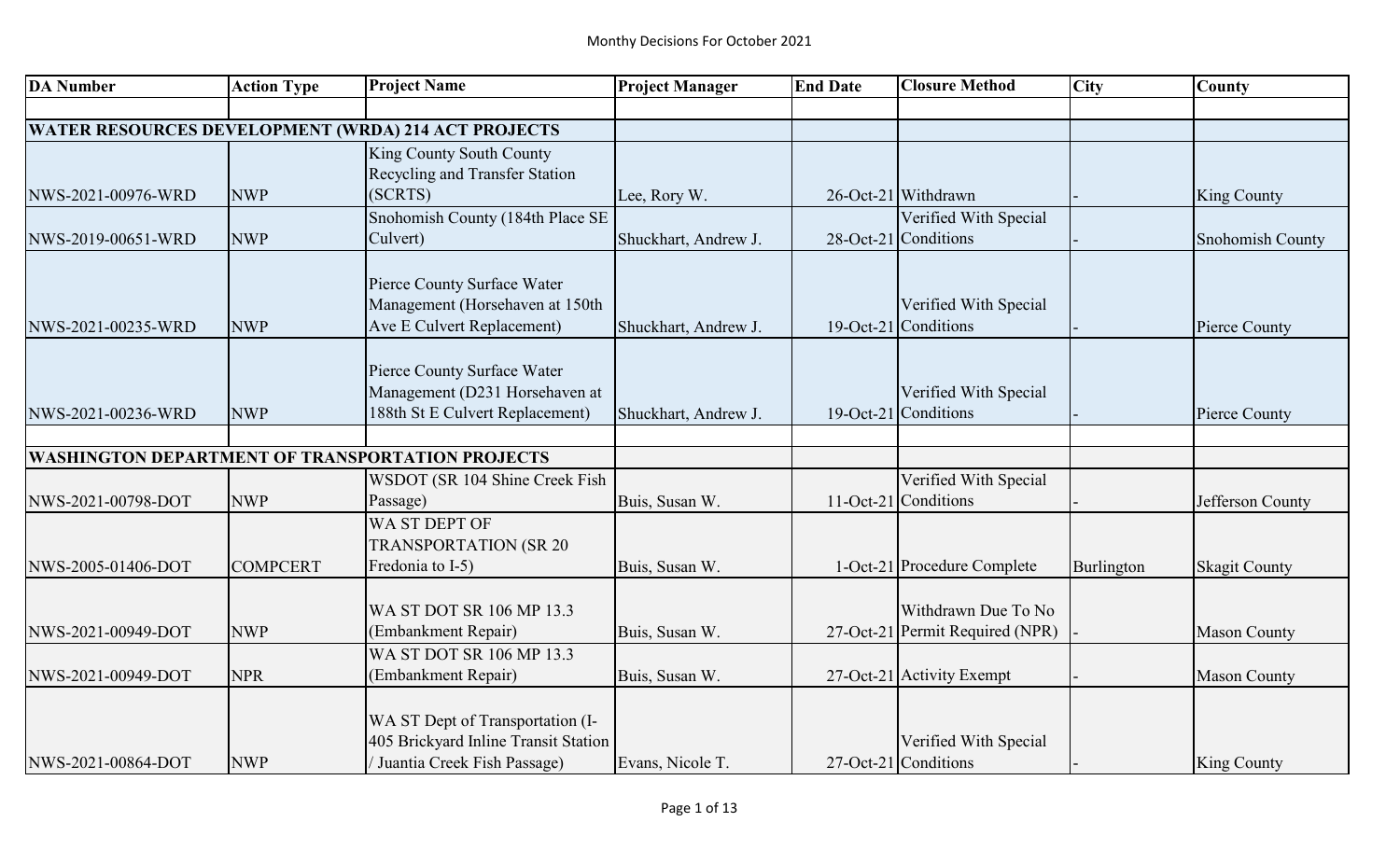| <b>DA Number</b>   | <b>Action Type</b> | <b>Project Name</b>                  | <b>Project Manager</b> | <b>End Date</b> | <b>Closure Method</b>        | <b>City</b> | <b>County</b>           |
|--------------------|--------------------|--------------------------------------|------------------------|-----------------|------------------------------|-------------|-------------------------|
|                    |                    | WA ST Dept of Transportation (SR     |                        |                 |                              |             |                         |
| NWS-2009-01404-DOT | <b>COMPCERT</b>    | 161 Milton)                          | Evans, Nicole T.       |                 | 6-Oct-21 Procedure Complete  |             | Pierce County           |
|                    |                    | WA State Dept of Transportation - I- |                        |                 |                              |             |                         |
|                    |                    | 5 widening, Clear Creek Mitigation   |                        |                 |                              |             |                         |
| NWS-2009-00753-DOT | <b>COMPCERT</b>    | Site                                 | Evans, Nicole T.       |                 | 6-Oct-21 Procedure Complete  |             | Pierce County           |
|                    |                    | WA ST Dept of Transportation         |                        |                 |                              |             |                         |
|                    |                    | (SR9/ SR204 Interchange              |                        |                 |                              |             |                         |
| NWS-2020-00427-DOT | <b>PREAPPCONS</b>  | Improvements Project)                | Evans, Nicole T.       |                 | 13-Oct-21 Permit Required    |             | <b>Snohomish County</b> |
|                    |                    | WA ST DEPT OF                        |                        |                 |                              |             |                         |
|                    |                    | <b>TRANSPORTATION - Medina to</b>    |                        |                 |                              |             |                         |
|                    |                    | SR 202: SR 520 Eastside Transit      |                        |                 |                              |             |                         |
| NWS-2009-00562-DOT | <b>COMPCERT</b>    | and HOV                              | Evans, Nicole T.       |                 | 12-Oct-21 Procedure Complete |             | <b>King County</b>      |
|                    |                    | WA ST DOT SR 20 Skagit River         |                        |                 |                              |             |                         |
| NWS-2021-00929-DOT | <b>PREAPPCONS</b>  | Tributaries Fish Passage             | LANG, JENNIFER W.      |                 | 7-Oct-21 Permit Required     |             | <b>Skagit County</b>    |
|                    |                    | Wa St Dept of Transportation - SR    |                        |                 |                              |             |                         |
| NWS-2009-00280-DOT | <b>COMPCERT</b>    | 410                                  | LANG, JENNIFER W.      |                 | 6-Oct-21 Procedure Complete  |             | Pierce County           |
|                    |                    | WA ST Dept of Transportation (I-     |                        |                 |                              |             |                         |
| NWS-2007-02080-DOT | <b>COMPCERT</b>    | 90 Snoqualmie Pass East)             | Manning, Sandra L.     |                 | 1-Oct-21 Procedure Complete  |             | <b>Kittitas County</b>  |
|                    |                    | WA ST Dept of Transportation (I-     |                        |                 |                              |             |                         |
| NWS-2007-02080-DOT | <b>COMPCERT</b>    | 90 Snoqualmie Pass East)             | Manning, Sandra L.     |                 | 1-Oct-21 Procedure Complete  |             | <b>Kittitas County</b>  |
|                    |                    | WA ST DEPT OF                        |                        |                 |                              |             |                         |
|                    |                    | <b>TRANSPORTATION - US 101</b>       |                        |                 |                              |             |                         |
| NWS-2009-00556-DOT | <b>COMPCERT</b>    | Shore Rd to Kitchen-Dick Rd          | Manning, Sandra L.     |                 | 1-Oct-21 Procedure Complete  |             | Clallam County          |
| NWS-2019-00497-DOT | <b>PREAPPCONS</b>  | WSDOT (I-90 Phase 3a)                | Manning, Sandra L.     |                 | 15-Oct-21 Permit Required    |             | <b>Kittitas County</b>  |
|                    |                    | WA ST Dept of Transportation (SR     |                        |                 |                              |             |                         |
| NWS-2009-01404-DOT | <b>COMPCERT</b>    | 161 Milton)                          | Evans, Nicole T.       |                 | 27-Oct-21 Procedure Complete |             | Pierce County           |
|                    |                    | WA State Dept of Transportation - I- |                        |                 |                              |             |                         |
|                    |                    | 5 widening, Clear Creek Mitigation   |                        |                 |                              |             |                         |
| NWS-2009-00753-DOT | <b>COMPCERT</b>    | Site                                 | Evans, Nicole T.       |                 | 27-Oct-21 Procedure Complete |             | Pierce County           |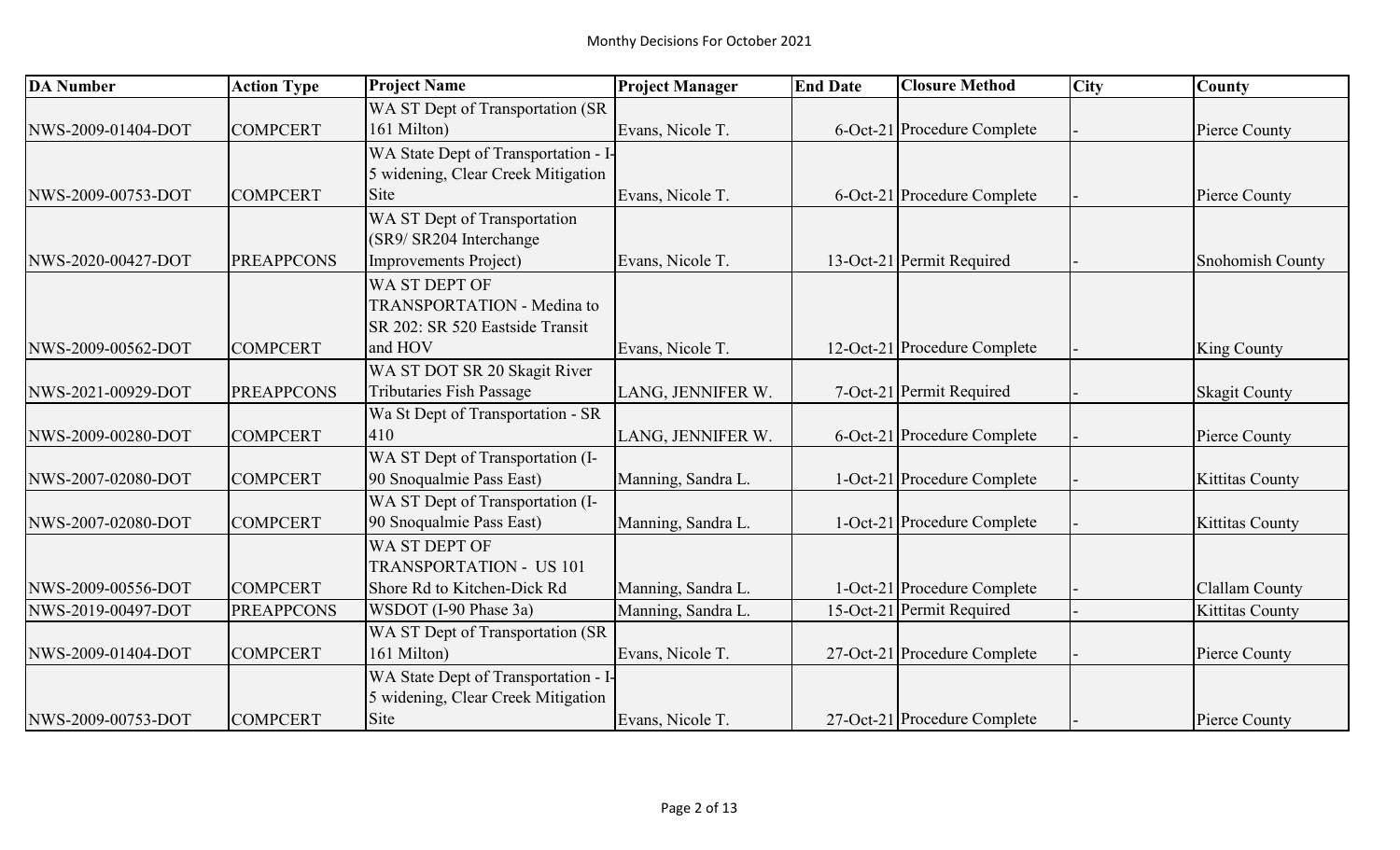| <b>DA Number</b>          | <b>Action Type</b> | <b>Project Name</b>                                                                   | <b>Project Manager</b>  | <b>End Date</b>    | <b>Closure Method</b>                              | <b>City</b> | <b>County</b>          |
|---------------------------|--------------------|---------------------------------------------------------------------------------------|-------------------------|--------------------|----------------------------------------------------|-------------|------------------------|
|                           |                    | WA ST DEPT OF<br><b>TRANSPORTATION - Medina to</b><br>SR 202: SR 520 Eastside Transit |                         |                    |                                                    |             |                        |
| NWS-2009-00562-DOT        | <b>COMPCERT</b>    | and HOV                                                                               | Evans, Nicole T.        |                    | 27-Oct-21 Procedure Complete                       |             | <b>King County</b>     |
| <b>ALL OTHER PROJECTS</b> |                    |                                                                                       |                         |                    |                                                    |             |                        |
|                           |                    | Mead, Clint (Pier Repair, Boat                                                        |                         |                    | Withdrawn For Lack Of                              |             |                        |
| NWS-2021-00711            | LOP                | Lifts)                                                                                | Anderson, Colleen C.    |                    | 1-Oct-21 Applicant Response                        |             | King County            |
| NWS-2008-01519-SO         | <b>FOIAA</b>       | Lummi Nation Wetland and Habitat<br><b>Mitigation Bank</b>                            | Anderson, Suzanne L.    |                    | 1-Oct-21 Procedure Complete                        |             | <b>Whatcom County</b>  |
|                           |                    | Pierce County Surface Water                                                           |                         |                    |                                                    |             |                        |
| NWS-2012-00033            | <b>FOIAA</b>       | Management ILF                                                                        | Anderson, Suzanne L.    |                    | 1-Oct-21 Procedure Complete                        |             | Pierce County          |
|                           |                    | <b>King County Mitigation Reserves</b>                                                |                         |                    |                                                    |             |                        |
| NWS-2009-00495            | <b>FOIAA</b>       | Program (In Lieu Fee Program)                                                         | Anderson, Suzanne L.    |                    | 1-Oct-21 Procedure Complete                        |             | King County            |
| NWS-2014-00892            | <b>COMPCERT</b>    | <b>Terrace Mitigation Bank</b>                                                        | Anderson, Suzanne L.    |                    | 14-Oct-21 Procedure Complete                       |             | <b>Clark County</b>    |
|                           |                    | Perkins Family Farms (De Bakker                                                       |                         |                    | <b>Issued With Special</b>                         |             |                        |
| NWS-2009-00940-AQ         | <b>LOP</b>         | Lease)                                                                                | Biljan, Megan           |                    | 22-Oct-21 Conditions                               |             | <b>Thurston County</b> |
| NWS-2009-00684-AQ         | <b>LOP</b>         | Seattle Shellfish LLC                                                                 | Bunch, Jordan A.        |                    | <b>Issued With Special</b><br>28-Oct-21 Conditions |             | <b>Thurston County</b> |
|                           |                    | Seattle Shellfish LLC (Kiekhaefer                                                     |                         |                    | <b>Issued With Special</b>                         |             |                        |
| NWS-2009-00685-AQ         | <b>LOP</b>         | Lease)                                                                                | Bunch, Jordan A.        |                    | 28-Oct-21 Conditions                               |             | <b>Thurston County</b> |
| NWS-2020-01159-AQ         | <b>UNAUTHACT</b>   | National Fish & Oyster Co.(North<br>Bay, Case Inlet) (Reef Shellfish<br>Farm)         | Campellone, Estrella F. | 6-Oct-21 Initiated | After The Fact Permit                              |             | <b>Mason County</b>    |
|                           |                    |                                                                                       |                         |                    |                                                    |             |                        |
| NWS-2021-00471            | <b>NWP</b>         | Clark Regional Wastewater District<br>(Geotechnical Investigation)                    | Carsner, James H.       |                    | Verified Without<br>20-Oct-21 Special Conditions   |             | <b>Clark County</b>    |
| NWS-2021-00568            | <b>NWP</b>         | Copper Gate North LLC<br>(Watercourse N Stream Restoration) Carsner, James H.         |                         |                    | Verified With Special<br>8-Oct-21 Conditions       |             | <b>King County</b>     |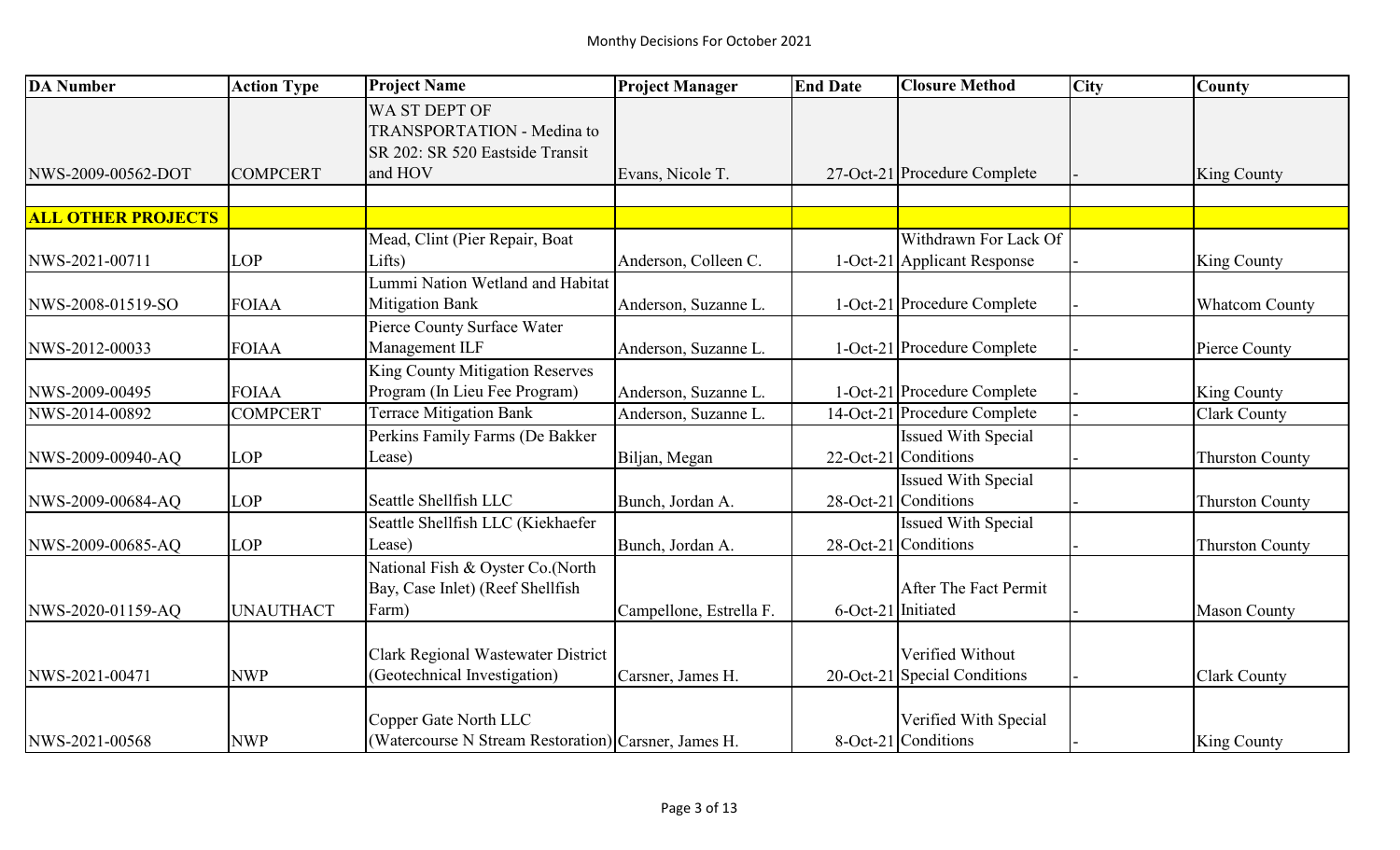| <b>DA Number</b>  | <b>Action Type</b> | <b>Project Name</b>                                   | <b>Project Manager</b> | <b>End Date</b> | <b>Closure Method</b>        | <b>City</b> | <b>County</b>          |
|-------------------|--------------------|-------------------------------------------------------|------------------------|-----------------|------------------------------|-------------|------------------------|
|                   |                    | <b>Puget Sound Energy (Lake</b>                       |                        |                 |                              |             |                        |
|                   |                    | Washington Emergency Utility                          |                        |                 |                              |             |                        |
| NWS-2021-00721    | <b>EMERGA</b>      | Work)                                                 | Carsner, James H.      |                 | 19-Oct-21 Procedure Approved |             | <b>King County</b>     |
|                   |                    | United Parcel Service Inc (UPS                        |                        |                 | Verified With Special        |             |                        |
| NWS-2020-00865    | <b>NWP</b>         | Kelso)                                                | Carsner, James H.      |                 | 27-Oct-21 Conditions         |             | <b>Cowlitz County</b>  |
|                   |                    |                                                       |                        |                 | <b>Extension of Time</b>     |             |                        |
| NWS-2017-00413    | <b>PERMITMOD</b>   | Hynds, John (Pier, Ramp, and Float) Carsner, James H. |                        |                 | 12-Oct-21 Authorized         |             | <b>Clark County</b>    |
| NWS-2021-00566-JD | <b>PREAPPCONS</b>  | Bridge Industrial (JD Only)                           | Carsner, James H.      |                 | 15-Oct-21 Permit Required    |             | <b>Clark County</b>    |
| NWS-2021-00566-JD | <b>PREAPPCONS</b>  | Bridge Industrial (JD Only)                           | Carsner, James H.      |                 | 12-Oct-21 Permit Required    |             | <b>Clark County</b>    |
|                   |                    | Clark Public Utilities (JD Request                    |                        |                 |                              |             |                        |
| NWS-2021-00860    | <b>PREAPPCONS</b>  | Heye Meyer Substation)                                | Carsner, James H.      |                 | 29-Oct-21 Permit Required    |             | <b>Clark County</b>    |
|                   |                    | Specht Development,                                   |                        |                 |                              |             |                        |
|                   |                    | Inc.(Commercial Land                                  |                        |                 |                              |             |                        |
| NWS-2021-00280    | <b>COMPCERT</b>    | Development)                                          | Carsner, James H.      |                 | 22-Oct-21 Procedure Complete |             | <b>Clark County</b>    |
|                   |                    | <b>Anabranch Solutions LLC (Foster</b>                |                        |                 | Verified Without             |             |                        |
| NWS-2021-00659    | <b>NWP</b>         | <b>Creek Stream Restoration)</b>                      | Churchill, Jenae N.    |                 | 4-Oct-21 Special Conditions  |             | Douglas County         |
|                   |                    | Kittitas County Conservation                          |                        |                 |                              |             |                        |
|                   |                    | District (Parke Creek Fish Passage                    |                        |                 | Verified With Special        |             |                        |
| NWS-2021-00722    | <b>NWP</b>         | Restoration)                                          | Churchill, Jenae N.    |                 | 4-Oct-21 Conditions          |             | <b>Kittitas County</b> |
|                   |                    | Brink, Terry and Harrison, Dale                       |                        |                 | Verified With Special        |             |                        |
| NWS-2018-00375    | <b>RGP</b>         | (Brink Harrison Boat Lifts)                           | Churchill, Jenae N.    |                 | 27-Oct-21 Conditions         | Vaughn      | Pierce County          |
|                   |                    |                                                       |                        |                 | Verified Without             |             |                        |
| NWS-2020-01202    | <b>NWP</b>         | Saitta, Chris (Pier Repair)                           | Churchill, Jenae N.    |                 | 6-Oct-21 Special Conditions  |             | <b>King County</b>     |
|                   |                    | National Park Service (Stehekin                       |                        |                 |                              |             |                        |
|                   |                    | <b>River Emergency Bank</b>                           |                        |                 | Verified Without             |             |                        |
| NWS-2021-00970    | <b>NWP</b>         | Stabilization)                                        | Churchill, Jenae N.    |                 | 18-Oct-21 Special Conditions |             | <b>Chelan County</b>   |
|                   |                    | Goose Point Oyster Co. (Hawk's                        |                        |                 |                              |             |                        |
| NWS-2017-01065-AQ | <b>NWP</b>         | Point)                                                | Crosson, Steven B.     |                 | 27-Oct-21 Withdrawn          |             | Pacific County         |
|                   |                    |                                                       |                        |                 | <b>Issued With Special</b>   |             |                        |
| NWS-2012-00387-AQ | <b>LOP</b>         | R-Bay Seafood (Oakland First)                         | Crosson, Steven B.     |                 | 15-Oct-21 Conditions         |             | <b>Mason County</b>    |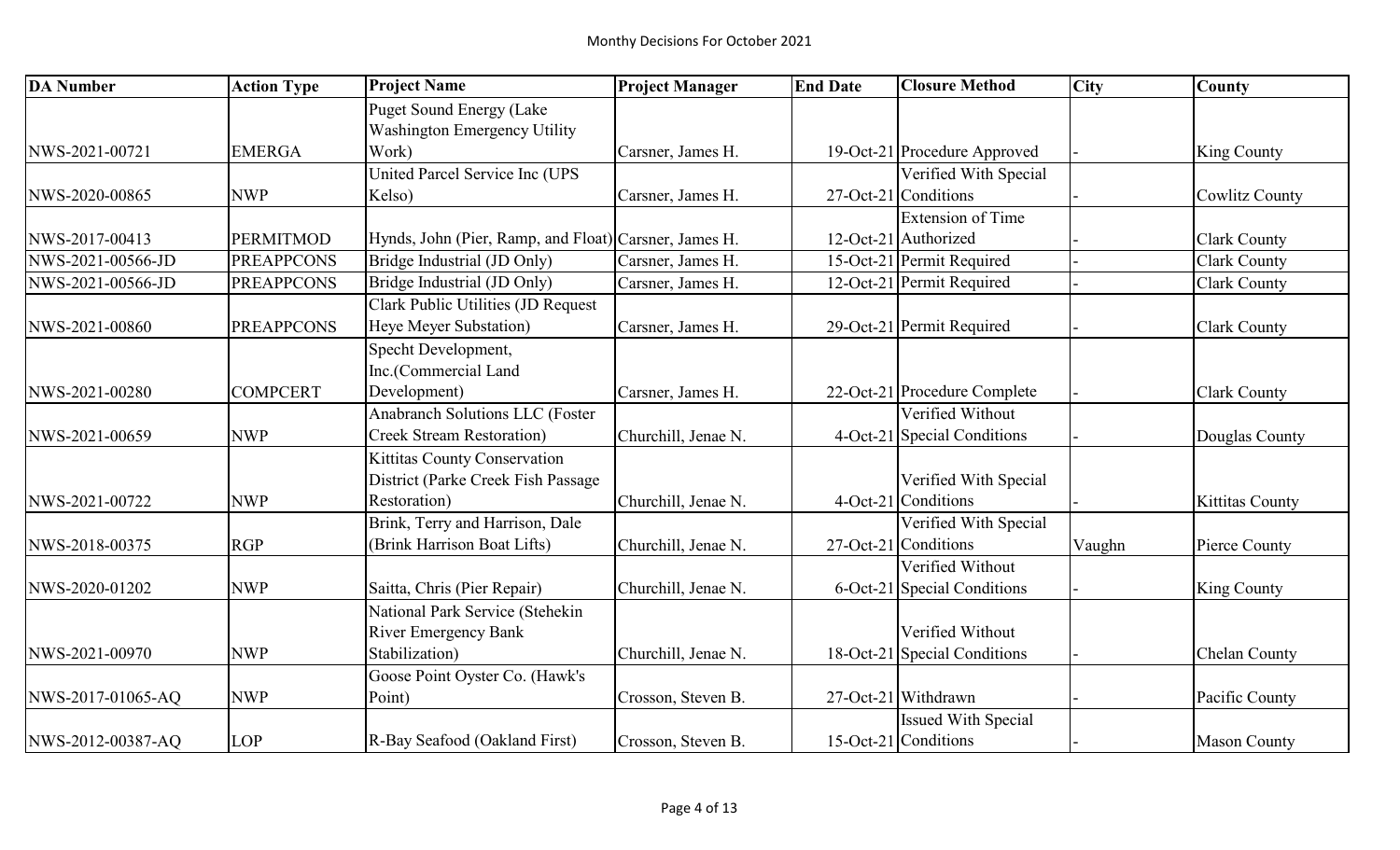| <b>DA</b> Number  | <b>Action Type</b> | <b>Project Name</b>                | <b>Project Manager</b> | <b>End Date</b>     | <b>Closure Method</b>      | <b>City</b> | <b>County</b>          |
|-------------------|--------------------|------------------------------------|------------------------|---------------------|----------------------------|-------------|------------------------|
|                   |                    | Northern Oyster Company--Pacific   |                        |                     | <b>Issued With Special</b> |             |                        |
| NWS-2007-01467-AQ | <b>SP</b>          |                                    | Cummings, Brielle K.   |                     | $14-Oct-21$ Conditions     |             | Pacific County         |
|                   |                    | Northern Oyster Company--Pacific   |                        |                     | <b>Issued With Special</b> |             |                        |
| NWS-2007-01468-AQ | <b>SP</b>          |                                    | Cummings, Brielle K.   |                     | 14-Oct-21 Conditions       |             | Pacific County         |
|                   |                    | Northern Oyster Company--Pacific   |                        |                     | <b>Issued With Special</b> |             |                        |
| NWS-2007-01471-AQ | <b>SP</b>          |                                    | Cummings, Brielle K.   |                     | 14-Oct-21 Conditions       |             | Pacific County         |
|                   |                    |                                    |                        |                     | <b>Issued With Special</b> |             |                        |
| NWS-2009-01425-AQ | SP                 | Northern Oyster Company (Casey)    | Cummings, Brielle K.   |                     | 14-Oct-21 Conditions       |             | Pacific County         |
|                   |                    | JJ Brenner Oyster Co (Little       |                        |                     | <b>Issued With Special</b> |             |                        |
| NWS-2021-00255-AQ | <b>SP</b>          | Skookum)                           | Cummings, Brielle K.   |                     | 25-Oct-21 Conditions       |             | <b>Mason County</b>    |
|                   |                    | Net Venture Farms, Inc. (Hermeston |                        |                     | <b>Issued With Special</b> |             |                        |
| NWS-2017-00471-AQ | <b>LOP</b>         | & Hoerling Lease)                  | Dailey, Samantha J.    |                     | 13-Oct-21 Conditions       | Olympia     | <b>Thurston County</b> |
|                   |                    | Taylor Shellfish Farms (Joseph     |                        |                     | <b>Issued With Special</b> |             |                        |
| NWS-2016-00509-AQ | <b>LOP</b>         | Peters Lease)                      | Dailey, Samantha J.    |                     | 15-Oct-21 Conditions       |             | <b>Mason County</b>    |
|                   |                    | Taylor Shellfish Farms (Matthew    |                        |                     | <b>Issued With Special</b> |             |                        |
| NWS-2016-00508-AQ | <b>LOP</b>         | Trowbridge Lease)                  | Dailey, Samantha J.    |                     | 15-Oct-21 Conditions       |             | <b>Mason County</b>    |
|                   |                    | Taylor Shellfish Farms (Bruce      |                        |                     | Issued With Special        |             |                        |
| NWS-2016-00507-AQ | <b>LOP</b>         | Zeller Lease)                      | Dailey, Samantha J.    |                     | 14-Oct-21 Conditions       |             | <b>Mason County</b>    |
|                   |                    | Taylor Shellfish Farms (Zeller     |                        |                     | <b>Issued With Special</b> |             |                        |
| NWS-2016-00510-AQ | <b>LOP</b>         | Family Lease)                      | Dailey, Samantha J.    |                     | 18-Oct-21 Conditions       |             | <b>Mason County</b>    |
|                   |                    | Net Venture Farms, Inc. (Hunter    |                        |                     |                            |             |                        |
| NWS-2017-00469-AQ | <b>PERMITMOD</b>   | Point Lease)                       | Dailey, Samantha J.    |                     | 4-Oct-21 Permit Modified   |             | <b>Thurston County</b> |
|                   |                    | D.D. DeNotta Wild Shellfish Farm   |                        |                     | <b>Issued With Special</b> |             |                        |
| NWS-2017-01104-AQ | <b>LOP</b>         | (Huson Lease)                      | DARDEN, RICHARD L.     |                     | 1-Oct-21 Conditions        |             | <b>Mason County</b>    |
|                   |                    |                                    |                        |                     | After The Fact Permit      |             |                        |
| NWS-2015-00879-AQ | <b>UNAUTHACT</b>   | Nelson, Thomas L                   | Davis, Jaimee W.       | 1-Oct-21 Initiated  |                            | Olympia     | <b>Thurston County</b> |
|                   |                    |                                    |                        |                     | After The Fact Permit      |             |                        |
| NWS-2019-00388-AQ | <b>UNAUTHACT</b>   | Glaser, Michael (Violation)        | Davis, Jaimee W.       | 19-Oct-21 Initiated |                            |             |                        |
|                   |                    | Lopez-Lee's Oysters, LLC (Totten   |                        |                     | After The Fact Permit      |             |                        |
| NWS-2020-01191-AQ | <b>UNAUTHACT</b>   | <b>Inlet Leased Beaches)</b>       | Davis, Jaimee W.       | 8-Oct-21 Initiated  |                            |             | <b>Mason County</b>    |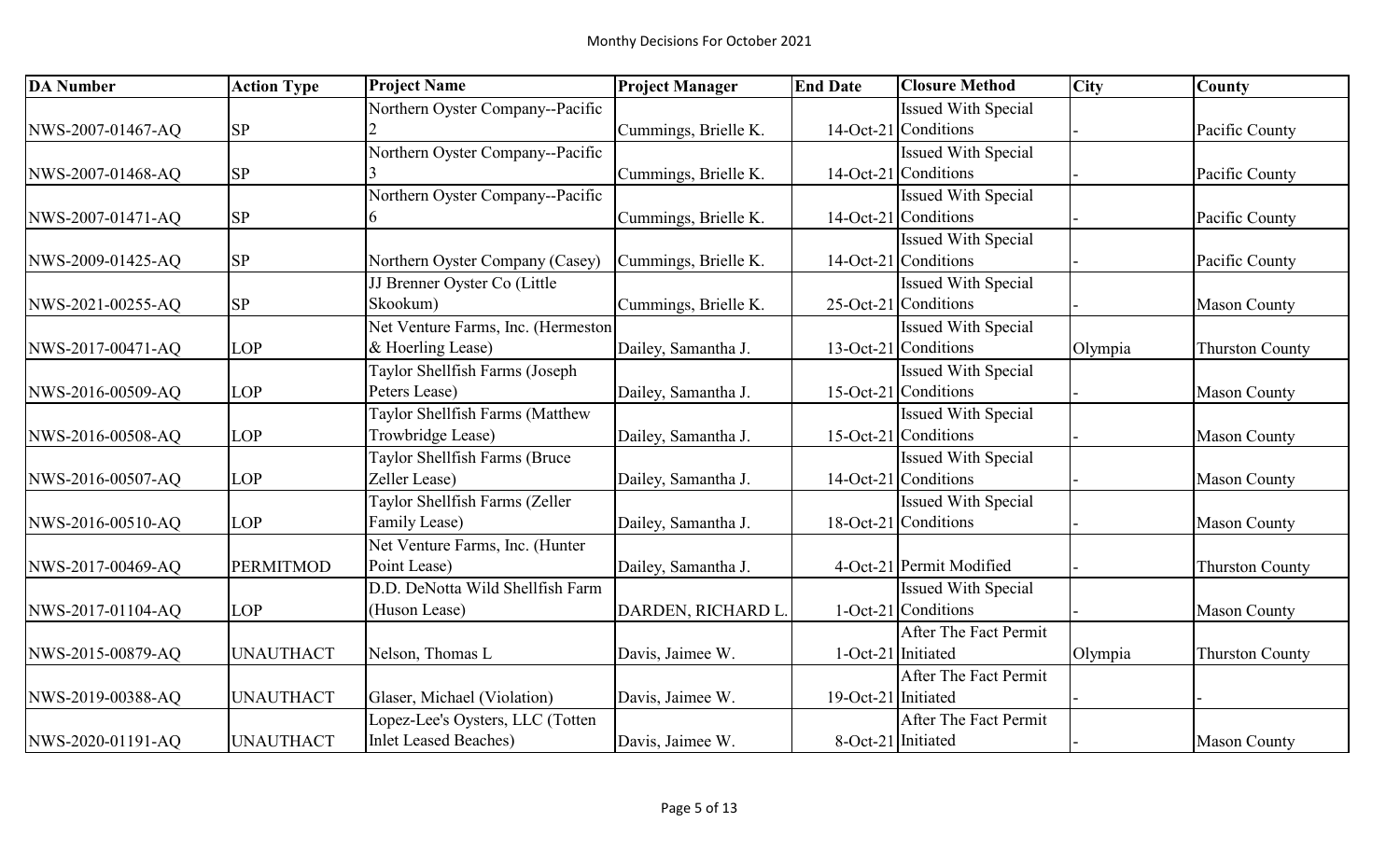| <b>DA Number</b>  | <b>Action Type</b> | <b>Project Name</b>                               | <b>Project Manager</b> | <b>End Date</b>     | <b>Closure Method</b>        | <b>City</b> | <b>County</b>          |
|-------------------|--------------------|---------------------------------------------------|------------------------|---------------------|------------------------------|-------------|------------------------|
|                   |                    |                                                   |                        |                     | After The Fact Permit        |             |                        |
| NWS-2020-01210-AQ | <b>UNAUTHACT</b>   | DeNotta (Pollinger Shellfish Farm)                | Davis, Jaimee W.       | 1-Oct-21 Initiated  |                              |             | <b>Mason County</b>    |
|                   |                    |                                                   |                        |                     | After The Fact Permit        |             |                        |
| NWS-2020-01136-AQ | <b>UNAUTHACT</b>   | Calm Cove Shellfish (Rowland)                     | Davis, Jaimee W.       | 1-Oct-21 Initiated  |                              |             | <b>Mason County</b>    |
|                   |                    |                                                   |                        |                     | Withdrawn For                |             |                        |
| NWS-2021-00737-AQ | <b>LOP</b>         | S & B Shellfish Company (Waite)                   | Davis, Jaimee W.       |                     | 7-Oct-21 Enforcement Action  |             | <b>Mason County</b>    |
|                   |                    |                                                   |                        |                     | After The Fact Permit        |             |                        |
| NWS-2020-01199-AQ | <b>UNAUTHACT</b>   | North Bay Seafoods LLC, Coleman Davis, Jaimee W.  |                        | 25-Oct-21 Initiated |                              |             | <b>Mason County</b>    |
|                   |                    | North Bay Seafoods LLC, Fister                    |                        |                     | After The Fact Permit        |             |                        |
| NWS-2020-01216-AQ | <b>UNAUTHACT</b>   | Case Inlet                                        | Davis, Jaimee W.       | 25-Oct-21 Initiated |                              |             | <b>Mason County</b>    |
|                   |                    | North Bay Seafoods LLC,                           |                        |                     | After The Fact Permit        |             |                        |
| NWS-2020-01217-AQ | <b>UNAUTHACT</b>   | Woodworth                                         | Davis, Jaimee W.       | 25-Oct-21 Initiated |                              |             | <b>Mason County</b>    |
|                   |                    | Wallin's Oysters - Zorad and Bay                  |                        |                     | After The Fact Permit        |             |                        |
| NWS-2021-00163-AQ | <b>UNAUTHACT</b>   | East Association                                  | Davis, Jaimee W.       | 29-Oct-21 Initiated |                              |             | <b>Mason County</b>    |
|                   |                    |                                                   |                        |                     | After The Fact Permit        |             |                        |
| NWS-2009-01381-AQ | <b>UNAUTHACT</b>   | Olympia Oyster Company                            | Davis, Jaimee W.       | 8-Oct-21 Initiated  |                              |             | <b>Thurston County</b> |
|                   |                    |                                                   |                        |                     | After The Fact Permit        |             |                        |
| NWS-2021-00466-AQ | <b>UNAUTHACT</b>   | S & B Shellfish Co (Zittel Lease)                 | Davis, Jaimee W.       | 8-Oct-21 Initiated  |                              |             | <b>Thurston County</b> |
|                   |                    | Calm Cove Shellfish Company                       |                        |                     | After The Fact Permit        |             |                        |
| NWS-2021-00926-AQ | <b>UNAUTHACT</b>   | (Wollenberg)                                      | Davis, Jaimee W.       | 6-Oct-21 Initiated  |                              |             | <b>Mason County</b>    |
|                   |                    | Calm Cove Shellfish Company                       |                        |                     | After The Fact Permit        |             |                        |
| NWS-2021-00927-AQ | <b>UNAUTHACT</b>   | (Lewallen)                                        | Davis, Jaimee W.       | 6-Oct-21 Initiated  |                              |             | <b>Mason County</b>    |
|                   |                    | S & B Shellfish Company                           |                        |                     | After The Fact Permit        |             |                        |
| NWS-2021-00736-AQ | <b>UNAUTHACT</b>   | (Renecker - Oakland Bay)                          | Davis, Jaimee W.       | 8-Oct-21 Initiated  |                              |             | <b>Mason County</b>    |
|                   |                    |                                                   |                        |                     | After The Fact Permit        |             |                        |
| NWS-2020-01194-AQ | <b>UNAUTHACT</b>   | North Bay Seafoods LLC, Robinson Davis, Jaimee W. |                        | 25-Oct-21 Initiated |                              |             | <b>Mason County</b>    |
|                   |                    |                                                   |                        |                     | After The Fact Permit        |             |                        |
| NWS-2020-01193-AQ | <b>UNAUTHACT</b>   | North Bay Seafoods LLC, Van Dam Davis, Jaimee W.  |                        | 25-Oct-21 Initiated |                              |             | <b>Mason County</b>    |
|                   |                    | Nelson, Brad (BDN, LLC Geoduck                    |                        |                     |                              |             |                        |
| NWS-2013-01147    | <b>FOIAA</b>       | Farm)                                             | Douglass, Daisy P.     |                     | 27-Oct-21 Procedure Complete |             | Jefferson County       |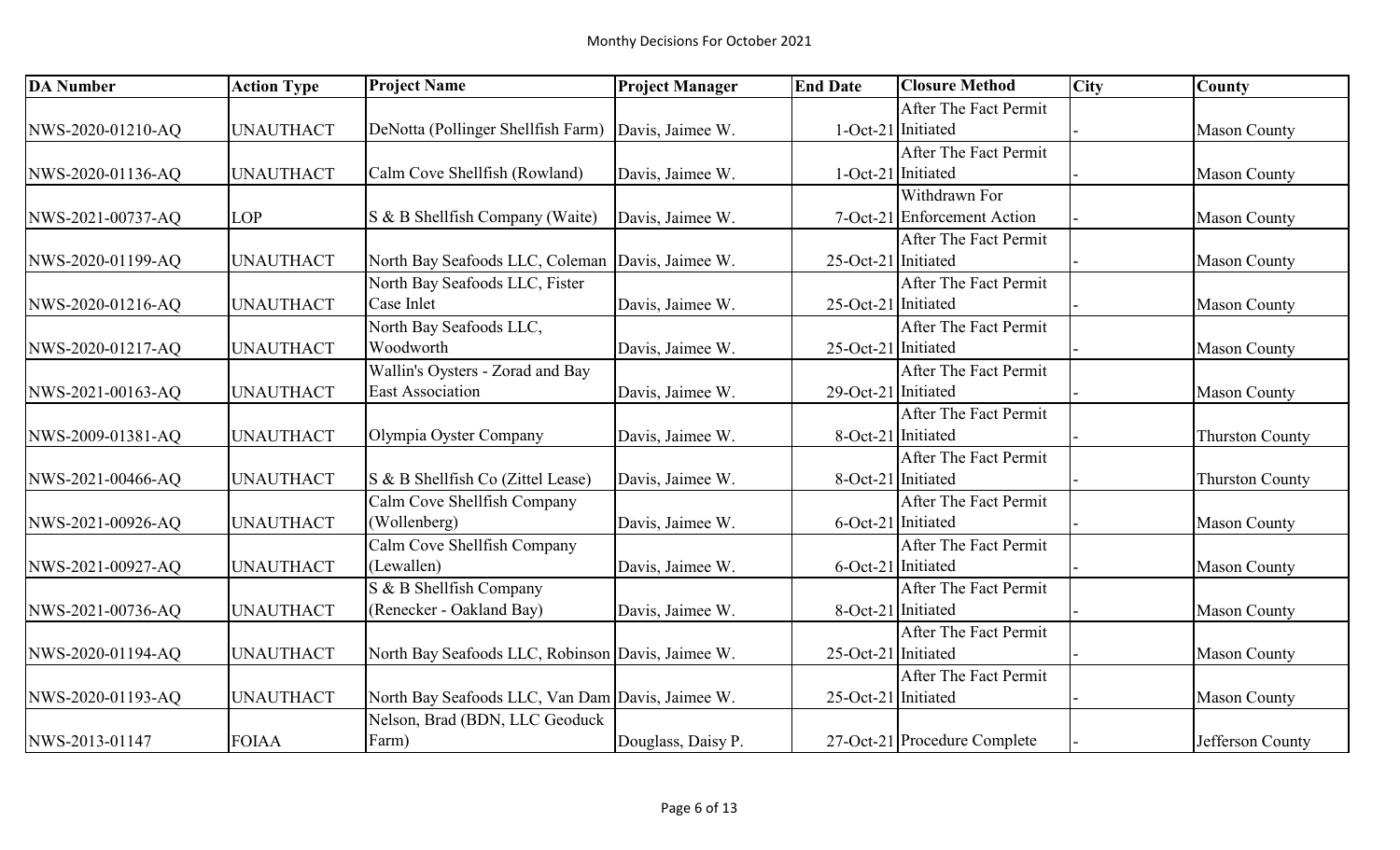| <b>DA</b> Number  | <b>Action Type</b> | <b>Project Name</b>                               | <b>Project Manager</b> | <b>End Date</b>      | <b>Closure Method</b>        | <b>City</b> | County                 |
|-------------------|--------------------|---------------------------------------------------|------------------------|----------------------|------------------------------|-------------|------------------------|
|                   |                    | Nelson, Brad (BDN, LLC Geoduck                    |                        |                      |                              |             |                        |
| NWS-2013-01223    | <b>FOIAA</b>       | Farm-Garten)                                      | Douglass, Daisy P.     |                      | 27-Oct-21 Procedure Complete |             | Jefferson County       |
|                   |                    | Peterson, Mark (Pier and Float                    |                        |                      | Verified With Special        |             |                        |
| NWS-2019-00692    | <b>RGP</b>         | Construction)                                     | Endicott, Halie N.     |                      | 8-Oct-21 Conditions          |             | Pierce County          |
|                   |                    | Wittmer, Sean & Julie (Overwater                  |                        |                      | Verified With Special        |             |                        |
| NWS-2019-00992    | <b>RGP</b>         | Structure)                                        | Endicott, Halie N.     |                      | $14-Oct-21$ Conditions       |             | Pierce County          |
| NWS-2020-00424    | <b>COMPCERT</b>    | Sammamish, City of, DPW (Ebright Evans, Nicole T. |                        |                      | 21-Oct-21 Procedure Complete | Sammamish   | King County            |
|                   |                    | Upper Skagit Indian Tribe                         |                        |                      | <b>Issued With Special</b>   |             |                        |
| NWS-2013-00220-AQ | <b>LOP</b>         | (aquaculture)                                     | Fannin, Ivan W.        |                      | 13-Oct-21 Conditions         |             | <b>Skagit County</b>   |
|                   |                    |                                                   |                        |                      | <b>Issued With Special</b>   |             |                        |
| NWS-2008-00536-AQ | <b>LOP</b>         | Taylor Shellfish, Smith Lease                     | Fannin, Ivan W.        |                      | 21-Oct-21 Conditions         |             | <b>Mason County</b>    |
|                   |                    |                                                   |                        |                      | <b>Issued With Special</b>   |             |                        |
| NWS-2018-00484-AQ | <b>LOP</b>         | Taylor Shellfish (Roosa Lease)                    | Garner, Brody G.       |                      | 7-Oct-21 Conditions          |             | Pierce County          |
|                   |                    |                                                   |                        |                      | <b>Issued With Special</b>   |             |                        |
| NWS-2018-00483-AQ | <b>LOP</b>         | Taylor Shellfish (Torgeson Lease)                 | Garner, Brody G.       |                      | 7-Oct-21 Conditions          |             | Pierce County          |
|                   |                    |                                                   |                        |                      | <b>Issued With Special</b>   |             |                        |
| NWS-2018-00485-AQ | <b>LOP</b>         | Taylor Shellfish (Kao Lease)                      | Garner, Brody G.       |                      | 7-Oct-21 Conditions          |             | Pierce County          |
|                   |                    |                                                   |                        |                      | <b>Issued With Special</b>   |             |                        |
| NWS-2020-01187-AQ | <b>LOP</b>         | Jamestown S'Klallam Tribe                         | Garner, Brody G.       |                      | $19$ -Oct-21 Conditions      |             | Clallam County         |
|                   |                    |                                                   |                        |                      | <b>Issued With Special</b>   |             |                        |
| NWS-2010-00487-AQ | <b>LOP</b>         | Seattle Shellfish LLC                             | Garner, Brody G.       |                      | 20-Oct-21 Conditions         |             | <b>Mason County</b>    |
|                   |                    | Jamestown S'Klallam Tribe and                     |                        |                      |                              |             |                        |
|                   |                    | Port Gamble S'Klallam Tribe (Point                |                        |                      | <b>Issued With Special</b>   |             |                        |
| NWS-2016-01104-AQ | <b>LOP</b>         | No Point Aquaculture)                             | Garner, Brody G.       |                      | 29-Oct-21 Conditions         |             | Jefferson County       |
|                   |                    | National Fish & Oyster Co. Inc.--                 |                        |                      | <b>Issued With Special</b>   |             |                        |
| NWS-2007-01411-AQ | <b>SP</b>          | Thurston                                          | Greenan, Colin M.      |                      | 15-Oct-21 Conditions         | Olympia     | <b>Thurston County</b> |
|                   |                    |                                                   |                        |                      | Activity does NOT            |             |                        |
|                   |                    |                                                   |                        |                      | impact a potential           |             |                        |
|                   |                    | Lukins, Kyle (Bulkhead                            |                        |                      | WOTUS (PJD or No             |             |                        |
| NWS-2021-00582    | <b>NPR</b>         | Replacement)                                      | Gregory, Jerald J.     | $25$ -Oct-21 $ JD$ ) |                              |             | Kitsap County          |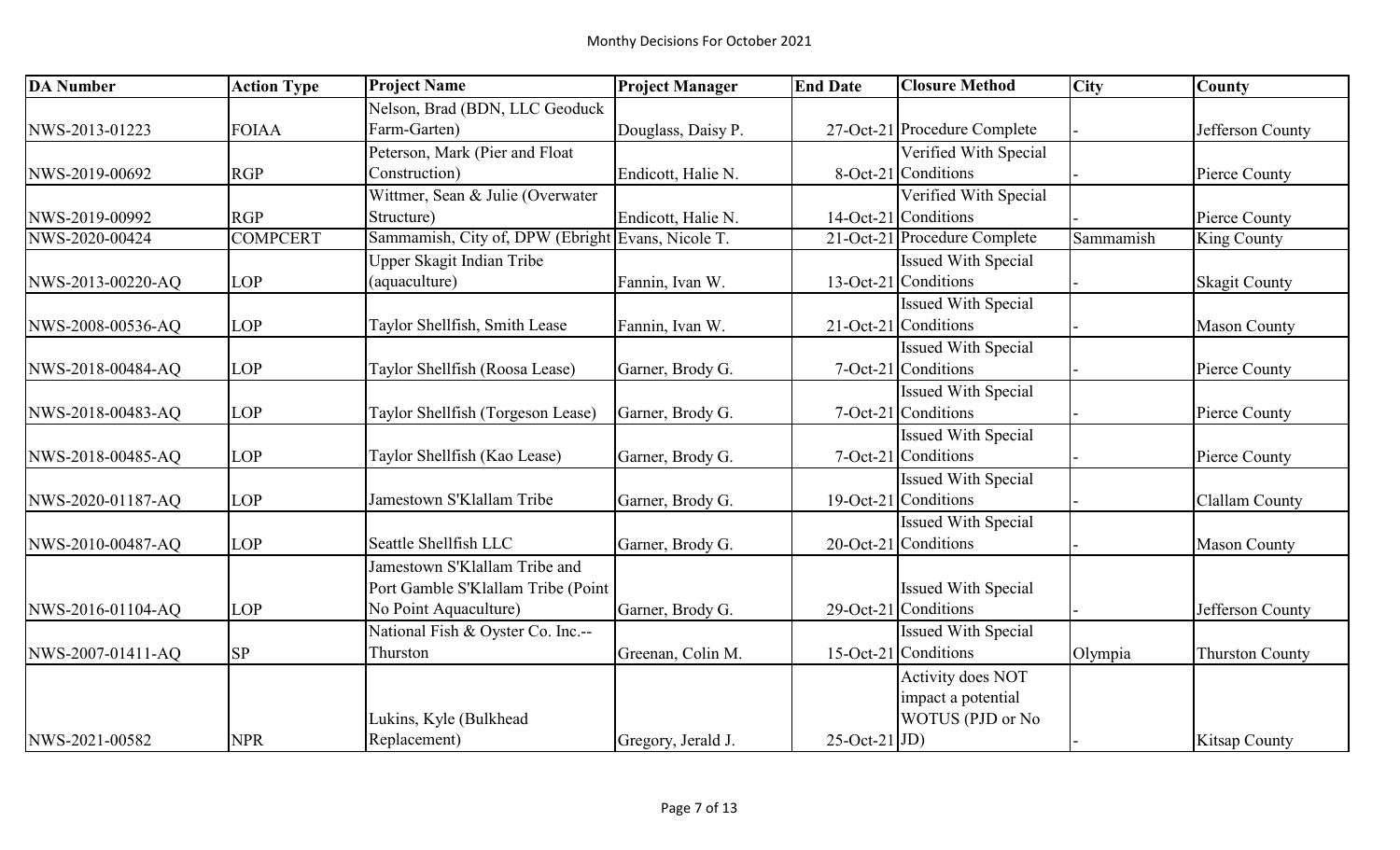| <b>DA Number</b>  | <b>Action Type</b> | <b>Project Name</b>                | <b>Project Manager</b> | <b>End Date</b> | <b>Closure Method</b>            | <b>City</b> | <b>County</b>         |
|-------------------|--------------------|------------------------------------|------------------------|-----------------|----------------------------------|-------------|-----------------------|
|                   |                    |                                    |                        |                 | Withdrawn To Become              |             |                       |
| NWS-2021-00666    | <b>RGP</b>         | Waite, Brian (Float Replacement)   | Gregory, Jerald J.     |                 | 26-Oct-21 A General Permit       |             | <b>Kitsap County</b>  |
|                   |                    | MacGregor, Matthew and Alison      |                        |                 | Withdrawn To Become              |             |                       |
| NWS-2021-00800    | <b>RGP</b>         | (Pier Replacement)                 | Gregory, Jerald J.     |                 | 25-Oct-21 A General Permit       |             | <b>Kitsap County</b>  |
|                   |                    | Seattle Iron & Metals Corp. (South |                        |                 | Verified With Special            |             |                       |
| NWS-2017-01059    | <b>NWP</b>         | Dock Repair)                       | GUY, DANETTE L.        |                 | 4-Oct-21 Conditions              |             | <b>King County</b>    |
|                   |                    | Cowlitz PUD (BPA Longview-         |                        |                 | Withdrawn To Become              |             |                       |
|                   |                    | Hycom 230KV Transmission Line      |                        |                 | A General Permit (RGP,           |             |                       |
| NWS-2021-00489    | <b>SP</b>          | Upgrade)                           | GUY, DANETTE L.        |                 | $15$ -Oct-21 PGP, NWP)           |             | <b>Cowlitz County</b> |
|                   |                    | Arcadia Point Seafood (Shellfish   |                        |                 | <b>Issued With Special</b>       |             |                       |
| NWS-2015-00147-AQ | SP                 | Farm)                              | Jacek, Christine M.    |                 | 5-Oct-21 Conditions              | Shelton     | <b>Mason County</b>   |
|                   |                    | San Juan County Public Works       |                        |                 |                                  |             |                       |
|                   |                    | (MacKaye Harbor Beach              |                        |                 | Withdrawn By                     |             |                       |
| NWS-2020-00900    | <b>NWP</b>         | Restoration)                       | LANG, JENNIFER W.      |                 | 14-Oct-21 Applicant              |             | San Juan County       |
|                   |                    | Olympia Oyster Company (Shellfish  |                        |                 | <b>Issued With Special</b>       |             |                       |
| NWS-2018-00570-AQ | <b>SP</b>          | Processing Plant)                  | Lee, Rory W.           |                 | 12-Oct-21 Conditions             |             | <b>Mason County</b>   |
|                   |                    | <b>BNSF Railway (Bridge</b>        |                        |                 | Withdrawn By                     |             |                       |
| NWS-2019-00974    | <b>NWP</b>         | Replacement)                       | Lee, Rory W.           |                 | 8-Oct-21 Applicant               |             | Skamania County       |
| NWS-2021-00051    | <b>LOP</b>         | no project                         | Lee, Rory W.           |                 | 21-Oct-21 Withdrawn              |             | King County           |
|                   |                    |                                    |                        |                 | Verified With Special            |             |                       |
| NWS-2019-00455    | <b>NWP</b>         | Union Harbor Condos Pier Repair    | Lee, Rory W.           |                 | 19-Oct-21 Conditions             |             | <b>King County</b>    |
|                   |                    | LeGrow Water Company (Intake       |                        |                 | Withdrawn By                     |             |                       |
| NWS-2021-00119    | <b>SP</b>          | Pipe and Screen Replacement)       | Moore, David J.        |                 | 8-Oct-21 Applicant               |             | Walla Walla County    |
|                   |                    | Yakama Nation (Tepee Creek         |                        |                 | Verified With Special            |             |                       |
| NWS-2021-00870    | <b>NWP</b>         | <b>Habitat Restoration</b> )       | Moore, David J.        |                 | 18-Oct-21 Conditions             |             | Yakima County         |
|                   |                    | Richland City Of (Ben Franklin     |                        |                 | Verified Without                 |             |                       |
| NWS-2021-00952    | <b>NWP</b>         | Transit Queensgate Transit Hub)    | Moore, David J.        |                 | 20-Oct-21 Special Conditions     |             | <b>Benton County</b>  |
|                   |                    |                                    |                        |                 |                                  |             |                       |
| NWS-2021-00741    | <b>NPR</b>         | TRC High Top Solar (JD Request)    | Moore, David J.        |                 | 19-Oct-21 Activity Not Regulated |             | Yakima County         |
|                   |                    | Bonasa Breaks Ranch, LLC           |                        |                 |                                  |             |                       |
| NWS-2017-00762    | <b>FOIAA</b>       | (stabilization project)            | Moore, David J.        |                 | 20-Oct-21 Procedure Complete     |             | <b>Asotin County</b>  |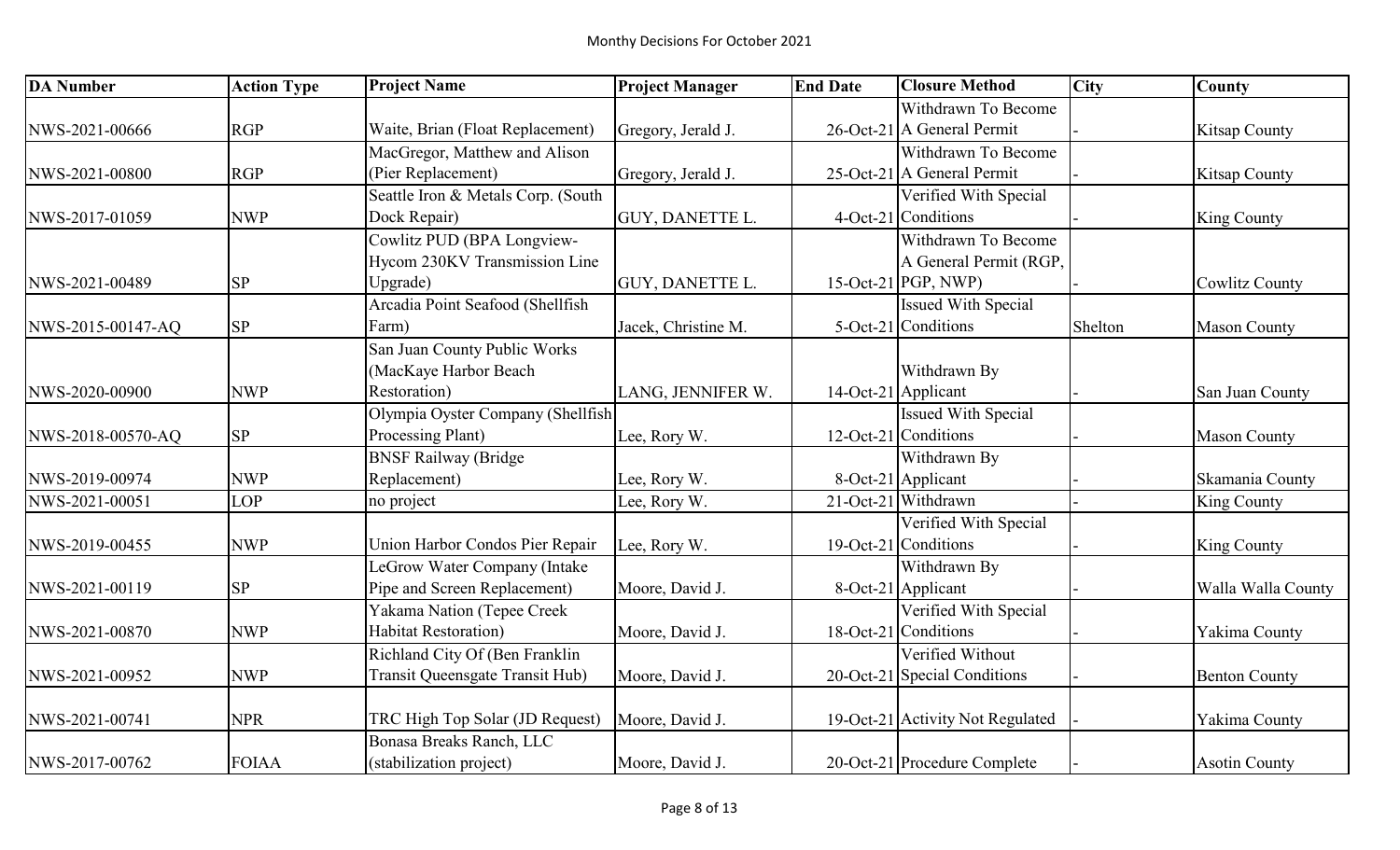| <b>DA Number</b>  | <b>Action Type</b> | <b>Project Name</b>                   | <b>Project Manager</b> | <b>End Date</b>   | <b>Closure Method</b>        | <b>City</b> | County                  |
|-------------------|--------------------|---------------------------------------|------------------------|-------------------|------------------------------|-------------|-------------------------|
|                   |                    | Rattlesnake Creek Adaptive            |                        |                   |                              |             |                         |
| NWS-2019-00321    | <b>FOIAA</b>       | Management                            | Moore, David J.        |                   | 20-Oct-21 Procedure Complete |             | <b>Asotin County</b>    |
|                   |                    |                                       |                        |                   |                              |             |                         |
|                   |                    | Wilson, Craig (The Beach at Corral    |                        |                   |                              |             |                         |
| NWS-2014-00558    | <b>COMPCERT</b>    | Creek Lots 21-23 Joint-use Pier)      | Moore, David J.        |                   | 22-Oct-21 Procedure Complete |             | Douglas County          |
|                   |                    | <b>Kennewick Parks and Recreation</b> |                        |                   |                              |             |                         |
| NWS-2020-00971    | <b>COMPCERT</b>    | (bank stabilization)                  | Moore, David J.        |                   | 25-Oct-21 Procedure Complete |             | <b>Benton County</b>    |
|                   |                    | Auburn School District No 408 (Lea    |                        |                   |                              |             |                         |
|                   |                    | Hill Elementary School                |                        |                   | Withdrawn To Become          |             |                         |
| NWS-2020-01172    | <b>NWP</b>         | Replacement)                          | Nadjkovic, Amanda N.   |                   | 27-Oct-21 A General Permit   |             | <b>King County</b>      |
|                   |                    | Vangement, Jeffery (Dutch Creek       |                        |                   |                              |             |                         |
| NWS-2021-00276    | <b>UNAUTHACT</b>   | Dredging)                             | Nadjkovic, Amanda N.   |                   | 4-Oct-21 No Further Action   | Darrington  | <b>Snohomish County</b> |
|                   |                    | Blakey, Tammy (Bank                   |                        |                   |                              |             |                         |
| NWS-2021-00918    | <b>UNAUTHACT</b>   | Stabilization)                        | Nadjkovic, Amanda N.   |                   | 6-Oct-21 Withdrawn           |             |                         |
|                   |                    | Auburn School District No 408 (Lea    |                        |                   |                              |             |                         |
|                   |                    | Hill Elementary School                |                        |                   | Verified With Special        |             |                         |
| NWS-2020-01172    | <b>NWP</b>         | Replacement)                          | Nadjkovic, Amanda N.   |                   | 27-Oct-21 Conditions         |             | <b>King County</b>      |
|                   |                    | Arcadia Point Seafood (Wilson         |                        |                   | <b>Issued With Special</b>   |             |                         |
| NWS-2007-01297-AQ | <b>LOP</b>         | White Intertidal)                     | Obra, Leanne E.        |                   | 7-Oct-21 Conditions          |             | <b>Mason County</b>     |
|                   |                    | Arcadia Point Seafood (Wilson-        |                        |                   | Withdrawn To Become          |             |                         |
| NWS-2015-00121-AQ | <b>LOP</b>         | Leroy Shellfish Farm)                 | Obra, Leanne E.        |                   | 1-Oct-21 A Standard Permit   | Shelton     | <b>Mason County</b>     |
|                   |                    | Arcadia Point Seafood (Bodin          |                        |                   | <b>Issued With Special</b>   |             |                         |
| NWS-2017-00578-AQ | <b>LOP</b>         | Intertidal Shellfish Farm)            | Obra, Leanne E.        |                   | 8-Oct-21 Conditions          |             | <b>Mason County</b>     |
|                   |                    | Arcadia Point Seafood (Chambers-      |                        |                   | <b>Issued With Special</b>   |             |                         |
| NWS-2019-00198-AQ | <b>LOP</b>         | Rowson Intertidal Shellfish Farm)     | Obra, Leanne E.        |                   | 18-Oct-21 Conditions         |             | <b>Mason County</b>     |
|                   |                    |                                       |                        |                   | Withdrawn To Become          |             |                         |
|                   |                    |                                       |                        |                   | A Letter Of Permission       |             |                         |
| NWS-2021-00808-AQ | <b>SP</b>          | Goodro Shellfish - Nelson             | Obra, Leanne E.        | $15-Oct-21$ (LOP) |                              |             | <b>Mason County</b>     |
|                   |                    |                                       |                        |                   | <b>Issued With Special</b>   |             |                         |
| NWS-2007-01404-AO | <b>LOP</b>         | Net @Ventures, Inc.                   | Ostrofsky, Tarrie L.   |                   | $15$ -Oct-21 Conditions      |             | <b>Thurston County</b>  |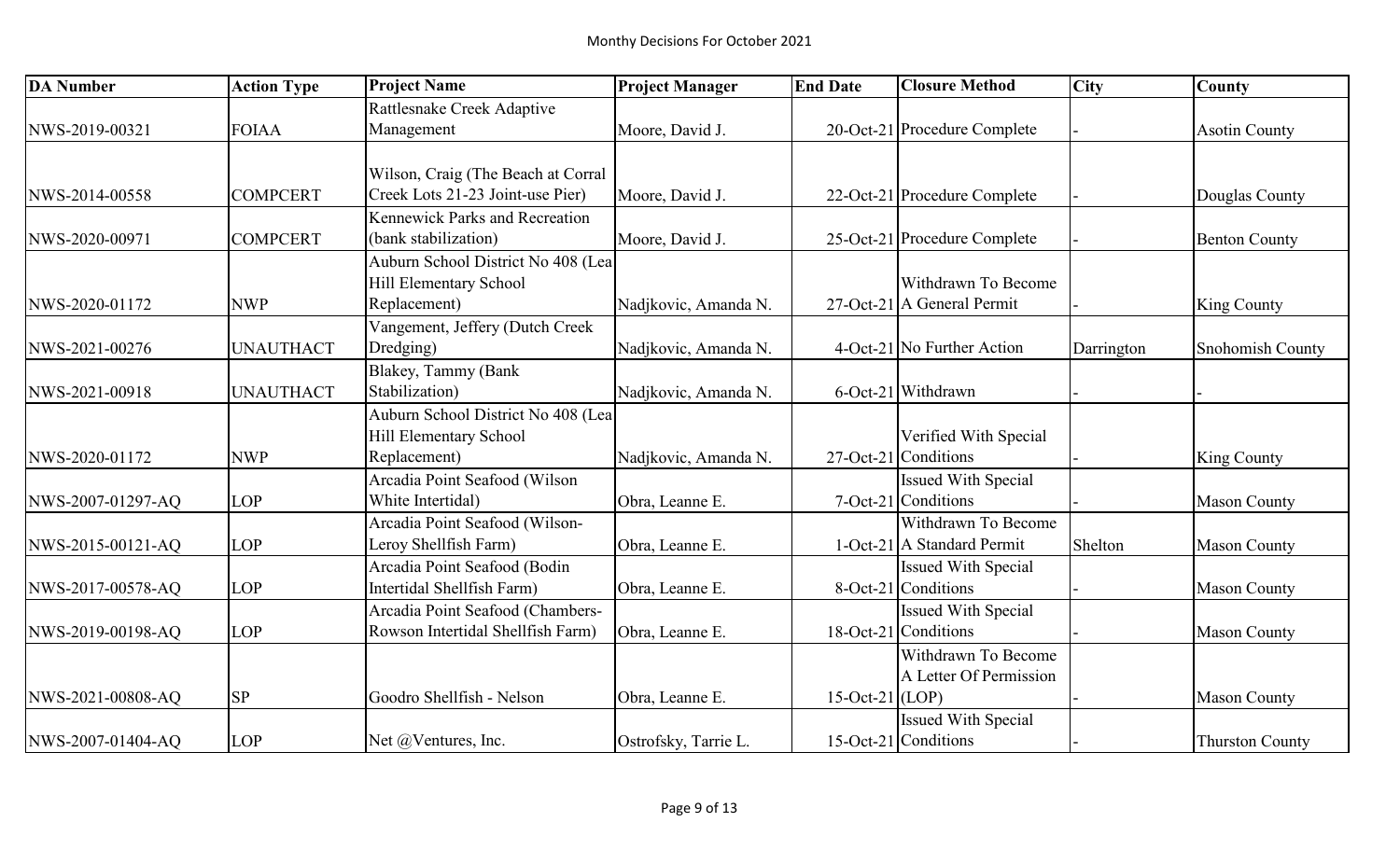| <b>DA Number</b>  | <b>Action Type</b> | <b>Project Name</b>                                  | <b>Project Manager</b> | <b>End Date</b>     | <b>Closure Method</b>          | <b>City</b> | County                |
|-------------------|--------------------|------------------------------------------------------|------------------------|---------------------|--------------------------------|-------------|-----------------------|
|                   |                    |                                                      |                        |                     | Withdrawn To Become            |             |                       |
| NWS-2013-01288-AQ | <b>LOP</b>         | <b>BWH Shellfish</b>                                 | Payne, Aric J.         |                     | 18-Oct-21 A Standard Permit    |             | <b>Mason County</b>   |
|                   |                    | Tevelde, Steven and Jenell                           |                        |                     |                                |             |                       |
| NWS-2018-00719    | <b>UNAUTHACT</b>   | (Unauthorized Bulkhead)                              | Perry, Randel J.       |                     | 8-Oct-21 Voluntary Restoration |             | <b>Whatcom County</b> |
| NWS-2020-00323-AQ | <b>UNAUTHACT</b>   | HoodCanalDerelictAquaculture                         | Perry, Randel J.       |                     | 12-Oct-21 No Further Action    |             | Jefferson County      |
|                   |                    |                                                      |                        |                     | Withdrawn By                   |             |                       |
| NWS-2016-01119    | <b>NWP</b>         | Gonzales, Julian (Mooring Buoy)                      | Perry, Randel J.       | 13-Oct-21 Applicant |                                |             | San Juan County       |
|                   |                    |                                                      |                        |                     | Withdrawn For Lack Of          |             |                       |
| NWS-2021-00667    | <b>NWP</b>         | City of Blaine (Storm Damages)                       | Perry, Randel J.       |                     | 12-Oct-21 Applicant Response   |             | <b>Whatcom County</b> |
|                   |                    |                                                      |                        |                     | Withdrawn To Become            |             |                       |
|                   |                    | Swinomish Indian Tribal                              |                        |                     | A General Permit (RGP,         |             |                       |
| NWS-2021-00259    | SP                 | Community (Clam Garden)                              | Perry, Randel J.       |                     | $14$ -Oct-21 PGP, NWP)         |             | <b>Skagit County</b>  |
|                   |                    | Bellingham, Port of (BCT Fire                        |                        |                     | Verified With Special          |             |                       |
| NWS-2021-00945    | <b>NWP</b>         | Sprinkler System Repairs)                            | Perry, Randel J.       |                     | 18-Oct-21 Conditions           |             | <b>Whatcom County</b> |
|                   |                    |                                                      |                        |                     | Withdrawn By                   |             |                       |
| NWS-2021-00948    | <b>NWP</b>         | Dawson, Peter (Mooring Buoy)                         | Perry, Randel J.       |                     | 12-Oct-21 Applicant            |             | <b>Whatcom County</b> |
|                   |                    |                                                      |                        |                     |                                |             |                       |
|                   |                    | Public Works Whatcom County                          |                        |                     | Verified With Special          |             |                       |
| NWS-2021-00954    | <b>NWP</b>         | (Shallow Shore Outfall Relocation)  Perry, Randel J. |                        |                     | 18-Oct-21 Conditions           |             | <b>Whatcom County</b> |
|                   |                    | Petrie, Gregg (Pier Replacement                      |                        |                     | <b>Issued With Special</b>     |             |                       |
| NWS-2020-00491    | <b>LOP</b>         | and Lift Installation)                               | Rogers, Kelsey N.      |                     | 14-Oct-21 Conditions           |             | <b>King County</b>    |
|                   |                    |                                                      |                        |                     | <b>Issued With Special</b>     |             |                       |
| NWS-2021-00238    | <b>LOP</b>         | Fast, Daniel                                         | Rogers, Kelsey N.      |                     | 14-Oct-21 Conditions           |             | <b>King County</b>    |
|                   |                    | Stephanus, John (Pier, bulkhead,                     |                        |                     |                                |             |                       |
| NWS-2017-00921    | <b>PERMITMOD</b>   | boat lift, and canopy)                               | Rogers, Kelsey N.      |                     | 18-Oct-21 Permit Modified      | Medina      | <b>King County</b>    |
|                   |                    |                                                      |                        |                     | <b>Issued With Special</b>     |             |                       |
| NWS-2021-00420    | <b>LOP</b>         | Gaudette, Gavin (Boat Lift)                          | Rogers, Kelsey N.      |                     | 29-Oct-21 Conditions           |             | <b>King County</b>    |
|                   |                    |                                                      |                        |                     | <b>Issued With Special</b>     |             |                       |
| NWS-2021-00545    | <b>LOP</b>         | 7436 NW LLC (Residential Float)                      | Rogers, Kelsey N.      |                     | 21-Oct-21 Conditions           |             | <b>King County</b>    |
| NWS-2021-00650    | LOP                | Berman, Steve (Pier)                                 | Rogers, Kelsey N.      |                     | 8-Oct-21 Withdrawn             |             | King County           |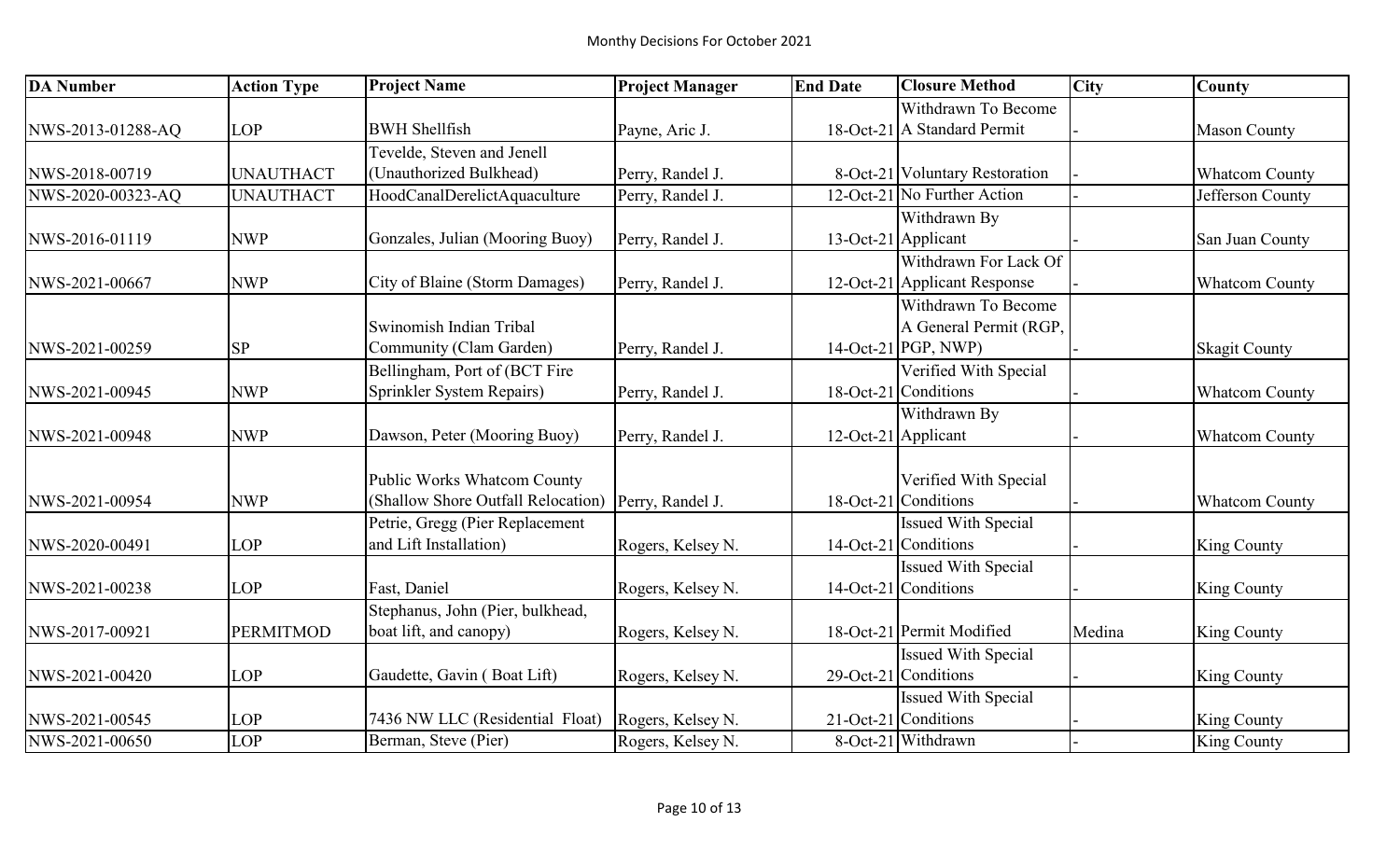| <b>DA Number</b>  | <b>Action Type</b> | <b>Project Name</b>                                   | <b>Project Manager</b>  | <b>End Date</b>  | <b>Closure Method</b>           | <b>City</b> | <b>County</b>              |
|-------------------|--------------------|-------------------------------------------------------|-------------------------|------------------|---------------------------------|-------------|----------------------------|
|                   |                    |                                                       |                         |                  | Withdrawn For Lack Of           |             |                            |
| NWS-2021-00712    | <b>LOP</b>         | Hoang, Luc (Pier Extension)                           | Rogers, Kelsey N.       |                  | 4-Oct-21 Applicant Response     |             | <b>King County</b>         |
| NWS-2021-00893    | <b>LOP</b>         | Reibman Chad (Pier & Lifts)                           | Rogers, Kelsey N.       |                  | 12-Oct-21 Withdrawn             |             | <b>King County</b>         |
|                   |                    |                                                       |                         |                  | Withdrawn By                    |             |                            |
| NWS-2021-00039    | <b>NWP</b>         | Kim, Ben (Mooring Buoy)                               | Rogers, Kelsey N.       |                  | 19-Oct-21 Applicant             |             | <b>Skagit County</b>       |
|                   |                    | Jamestown SKlallam Tribe (Rivers                      |                         |                  | Verified With Special           |             |                            |
| NWS-2020-01208    | <b>NWP</b>         | <b>Edge Restoration</b> )                             | Sanguinetti, Pamela A.  |                  | 28-Oct-21 Conditions            |             | Clallam County             |
|                   |                    | Griffith, Kyle (Pier 57 Float                         |                         |                  | <b>Issued With Special</b>      |             |                            |
| NWS-2018-00889    | <b>LOP</b>         | Addition)                                             | Sanguinetti, Pamela A.  |                  | 21-Oct-21 Conditions            |             | <b>King County</b>         |
|                   |                    | Jefferson County Public Works                         |                         |                  | Verified Without                |             |                            |
| NWS-2021-00557    | <b>NWP</b>         | (Snow Creek)                                          | Sanguinetti, Pamela A.  |                  | 25-Oct-21 Special Conditions    |             | Jefferson County           |
|                   |                    | Jefferson County Public Works                         |                         |                  |                                 |             |                            |
| NWS-2021-00557    | <b>NPR</b>         | (Snow Creek)                                          | Sanguinetti, Pamela A.  |                  | 19-Oct-21 Activity Exempt       |             | Jefferson County           |
|                   |                    |                                                       |                         |                  | Withdrawn To Become             |             |                            |
|                   |                    | Coast Seafoods Company Willapa                        |                         |                  | A Letter Of Permission          |             |                            |
| NWS-2009-01297-AQ | <b>SP</b>          | <b>B64</b>                                            | Schroeder, Christina L. | $7-Oct-21$ (LOP) |                                 |             | Pacific County             |
|                   |                    |                                                       |                         |                  | Withdrawn To Become             |             |                            |
|                   |                    |                                                       |                         |                  | A Letter Of Permission          |             |                            |
| NWS-2012-01192-AQ | <b>SP</b>          | Pacific Shellfish Grays Harbor LLC Sentner, Thomas F. |                         | $8-Oct-21$ (LOP) |                                 |             | <b>Grays Harbor County</b> |
| NWS-2017-00230-AQ | <b>UNAUTHACT</b>   | <b>BDN, LLC Geoduck Farm</b>                          | Sentner, Thomas F.      |                  | 13-Oct-21 Voluntary Restoration |             | Jefferson County           |
|                   |                    | Babare Bros. Inc (Dabob                               |                         |                  | <b>Issued With Special</b>      |             |                            |
| NWS-2009-00642-AQ | <b>LOP</b>         | Aquaculture)                                          | Sentner, Thomas F.      |                  | 4-Oct-21 Conditions             |             | Jefferson County           |
|                   |                    |                                                       |                         |                  | <b>Issued With Special</b>      |             |                            |
| NWS-2019-00074-AQ | <b>LOP</b>         | Moonlight Oyster (Price Lease)                        | Sentner, Thomas F.      |                  | 13-Oct-21 Conditions            | Nordland    | Jefferson County           |
|                   |                    | Shoalwater Bay Indian Tribe dba                       |                         |                  |                                 |             |                            |
|                   |                    | Willapa Bay Enterprises (Shellfish                    |                         |                  |                                 |             |                            |
| NWS-2021-00448-AQ | <b>PERMITMOD</b>   | Farm)                                                 | Sentner, Thomas F.      |                  | 22-Oct-21 Permit Modified       |             | Pacific County             |
|                   |                    | Shoalwater Bay Indian Tribe dba                       |                         |                  |                                 |             |                            |
|                   |                    | Willapa Bay Enterprises (Shellfish                    |                         |                  |                                 |             |                            |
| NWS-2021-00449-AQ | <b>PERMITMOD</b>   | Farm)                                                 | Sentner, Thomas F.      |                  | 22-Oct-21 Permit Modified       |             | Pacific County             |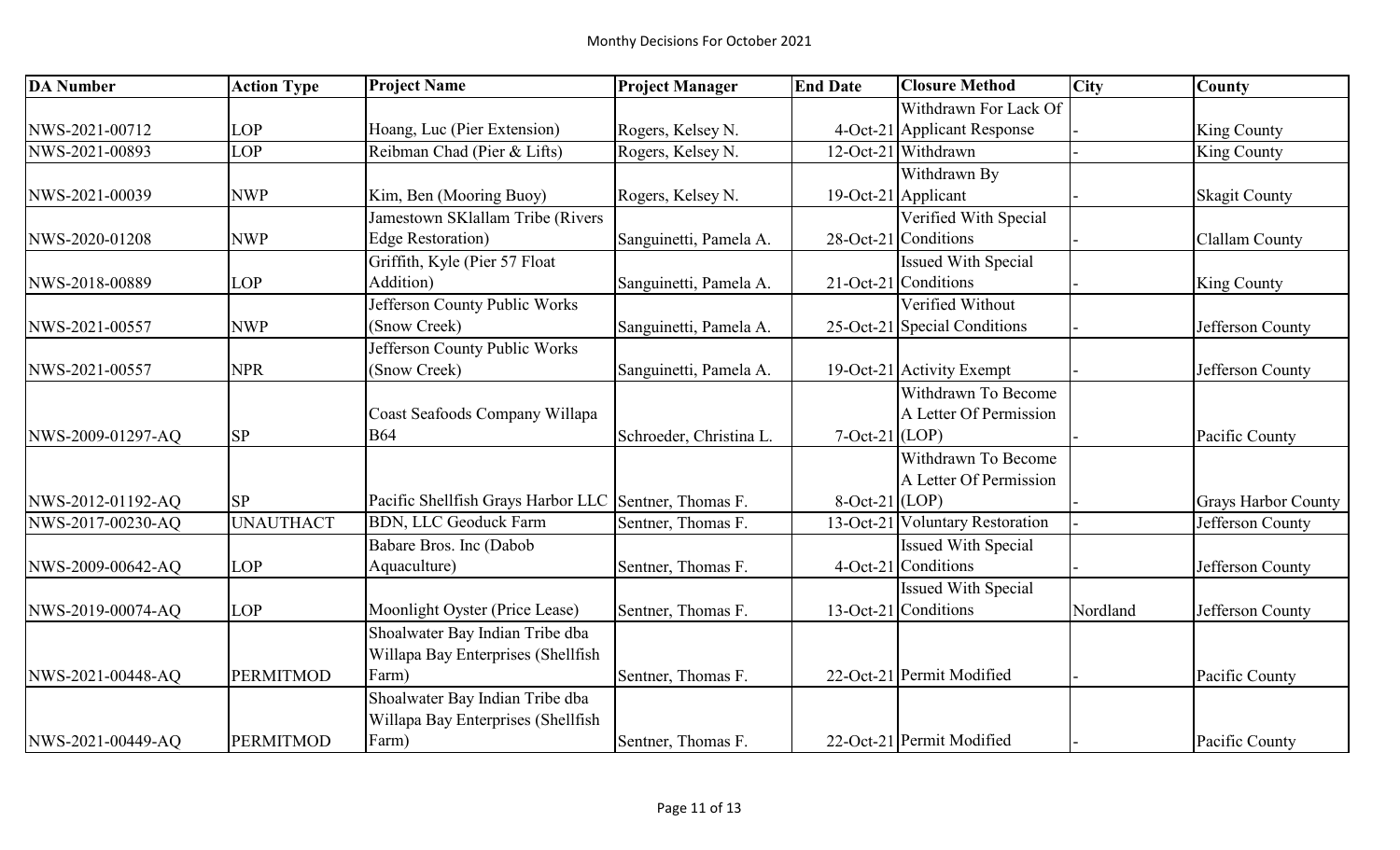| <b>DA Number</b>  | <b>Action Type</b> | <b>Project Name</b>                                   | <b>Project Manager</b> | <b>End Date</b> | <b>Closure Method</b>        | <b>City</b> | County                     |
|-------------------|--------------------|-------------------------------------------------------|------------------------|-----------------|------------------------------|-------------|----------------------------|
|                   |                    | Shoalwater Bay Indian Tribe dba                       |                        |                 |                              |             |                            |
|                   |                    | Willapa Bay Enterprises (Shellfish                    |                        |                 |                              |             |                            |
| NWS-2020-01035-AQ | <b>PERMITMOD</b>   | Farm)                                                 | Sentner, Thomas F.     |                 | 22-Oct-21 Permit Modified    |             | Pacific County             |
|                   |                    |                                                       |                        |                 | <b>Issued With Special</b>   |             |                            |
| NWS-2012-01192-AQ | <b>LOP</b>         | Pacific Shellfish Grays Harbor LLC Sentner, Thomas F. |                        |                 | 15-Oct-21 Conditions         |             | <b>Grays Harbor County</b> |
| NWS-2017-00230-AQ | <b>FOIAA</b>       | <b>BDN, LLC Geoduck Farm</b>                          | Sentner, Thomas F.     |                 | 27-Oct-21 Procedure Complete |             | Jefferson County           |
|                   |                    |                                                       |                        |                 | <b>Issued With Special</b>   |             |                            |
| NWS-2009-00881-AQ | <b>LOP</b>         | Arcadia Point Seafood-Talaber                         | Smith, Amiee P.        |                 | 22-Oct-21 Conditions         |             | <b>Thurston County</b>     |
|                   |                    |                                                       |                        |                 | Issued With Special          |             |                            |
| NWS-2019-00677-AQ | <b>LOP</b>         | Padden, James (Padden Seafood)                        | Smith, Ronnie D.       |                 | 14-Oct-21 Conditions         |             | <b>Mason County</b>        |
|                   |                    | Bruce, Brian (Pier Replacement,                       |                        |                 | Withdrawn For Lack Of        |             |                            |
| NWS-2021-00512    | <b>LOP</b>         | Boat Lift)                                            | Stanford, Samantha M.  |                 | 19-Oct-21 Applicant Response |             | <b>King County</b>         |
|                   |                    |                                                       |                        |                 | Verified With Special        |             |                            |
| NWS-2021-00532    | <b>NWP</b>         | Mallory, David (Mooring Buoy)                         | Stanford, Samantha M.  |                 | 29-Oct-21 Conditions         |             | <b>Mason County</b>        |
|                   |                    | <b>Mason Conservation District</b>                    |                        |                 |                              |             |                            |
| NWS-2021-00963    | <b>PREAPPCONS</b>  | (Skokomish RM 5 LWD)                                  | Stanford, Samantha M.  |                 | 19-Oct-21 Permit Required    |             | <b>Mason County</b>        |
|                   |                    |                                                       |                        |                 | <b>Issued With Special</b>   |             |                            |
| NWS-2021-00812-AQ | <b>LOP</b>         | D.D. DeNotta LLC                                      | Sullivan, Roscoe L.    |                 | 15-Oct-21 Conditions         |             | <b>Mason County</b>        |
|                   |                    | D.D. DeNotta LLC Middleton                            |                        |                 | Issued With Special          |             |                            |
| NWS-2021-00815-AQ | <b>LOP</b>         | Shellfish Farm                                        | Sullivan, Roscoe L.    |                 | 18-Oct-21 Conditions         |             | <b>Mason County</b>        |
| NWS-2009-00448    | <b>FOIAA</b>       | Long Beach Mitigation Bank                            | TERZI, GAIL M.         |                 | 1-Oct-21 Procedure Complete  |             | Pacific County             |
|                   |                    | Quil Ceda Village (Proposed Fee-In-                   |                        |                 |                              |             |                            |
| NWS-2009-00024    | <b>FOIAA</b>       | Lieu program)                                         | TERZI, GAIL M.         |                 | 1-Oct-21 Procedure Complete  |             | <b>Snohomish County</b>    |
|                   |                    | Hood Canal Coordinating Council                       |                        |                 |                              |             |                            |
| NWS-2011-00491    | <b>FOIAA</b>       | (in lieu fee)                                         | TERZI, GAIL M.         |                 | 1-Oct-21 Procedure Complete  |             |                            |
|                   |                    | American Marine Management,                           |                        |                 | <b>Issued With Special</b>   |             |                            |
| NWS-2020-00179    | <b>LOP</b>         | LLC (Marina Expansion)                                | Webb, Kylie M.         |                 | $27$ -Oct-21 Conditions      |             | <b>King County</b>         |
|                   |                    | Severson, Cory and Tom Christie                       |                        |                 | <b>Issued With Special</b>   |             |                            |
| NWS-2015-00151    | <b>LOP</b>         | (Severson Dock)                                       | Webb, Kylie M.         |                 | 14-Oct-21 Conditions         | Orcas       | San Juan County            |
|                   |                    |                                                       |                        |                 | <b>Issued With Special</b>   |             |                            |
| NWS-2021-00045    | <b>LOP</b>         | Yi Zhu (Mandarin Investments Pier) Webb, Kylie M.     |                        |                 | 15-Oct-21 Conditions         |             | <b>King County</b>         |